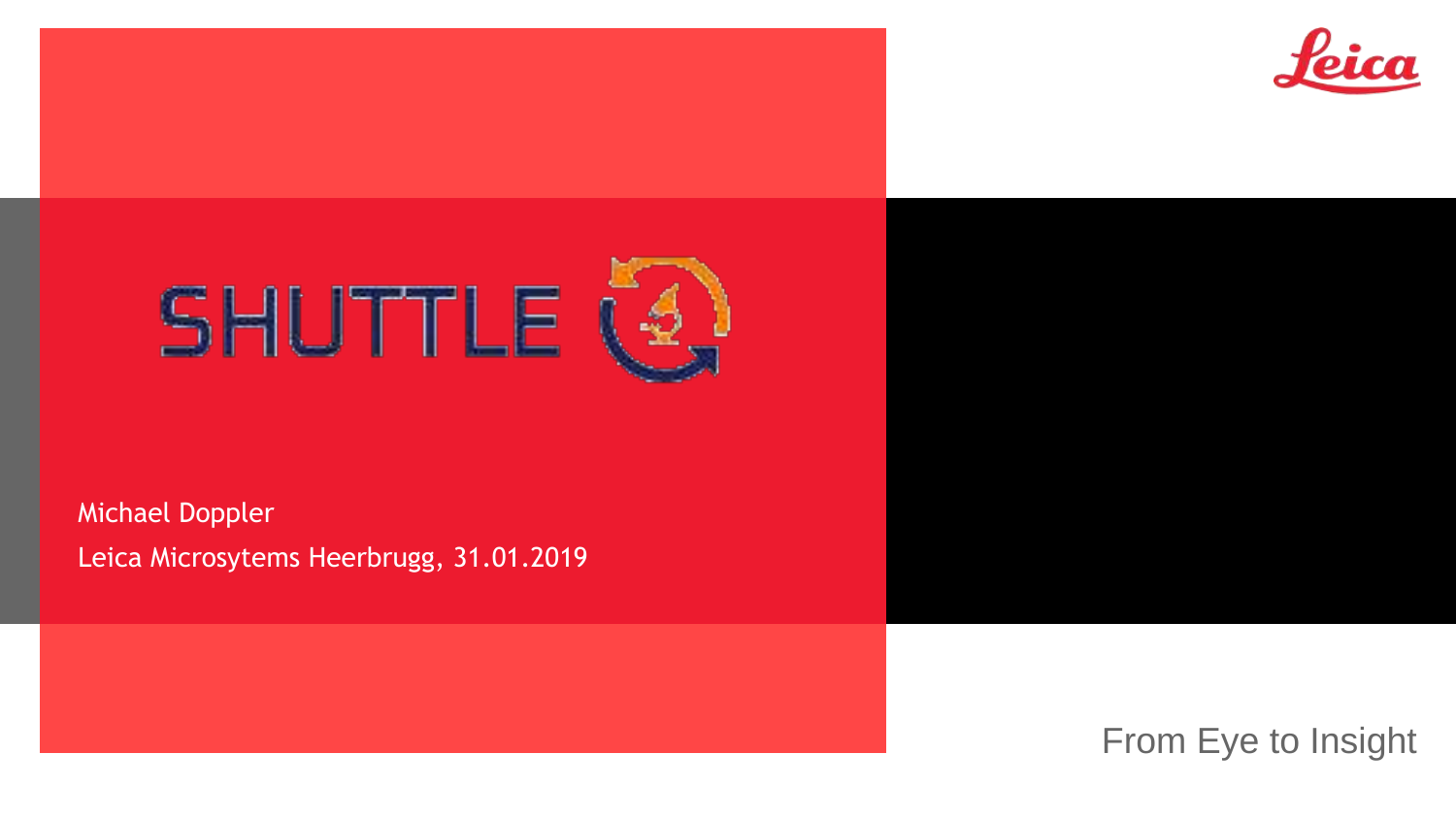#### Hair and Fibres with Leica DVM6





Leica Microsystems | Michael Doppler, | 08.08.2018 © Leica Microsystems GmbH. Registered Office: Wetzlar. All rights reserved, also regarding any disposal, exploitation, reproduction, editing, distribution, as well as in the event of applications for industrial property ri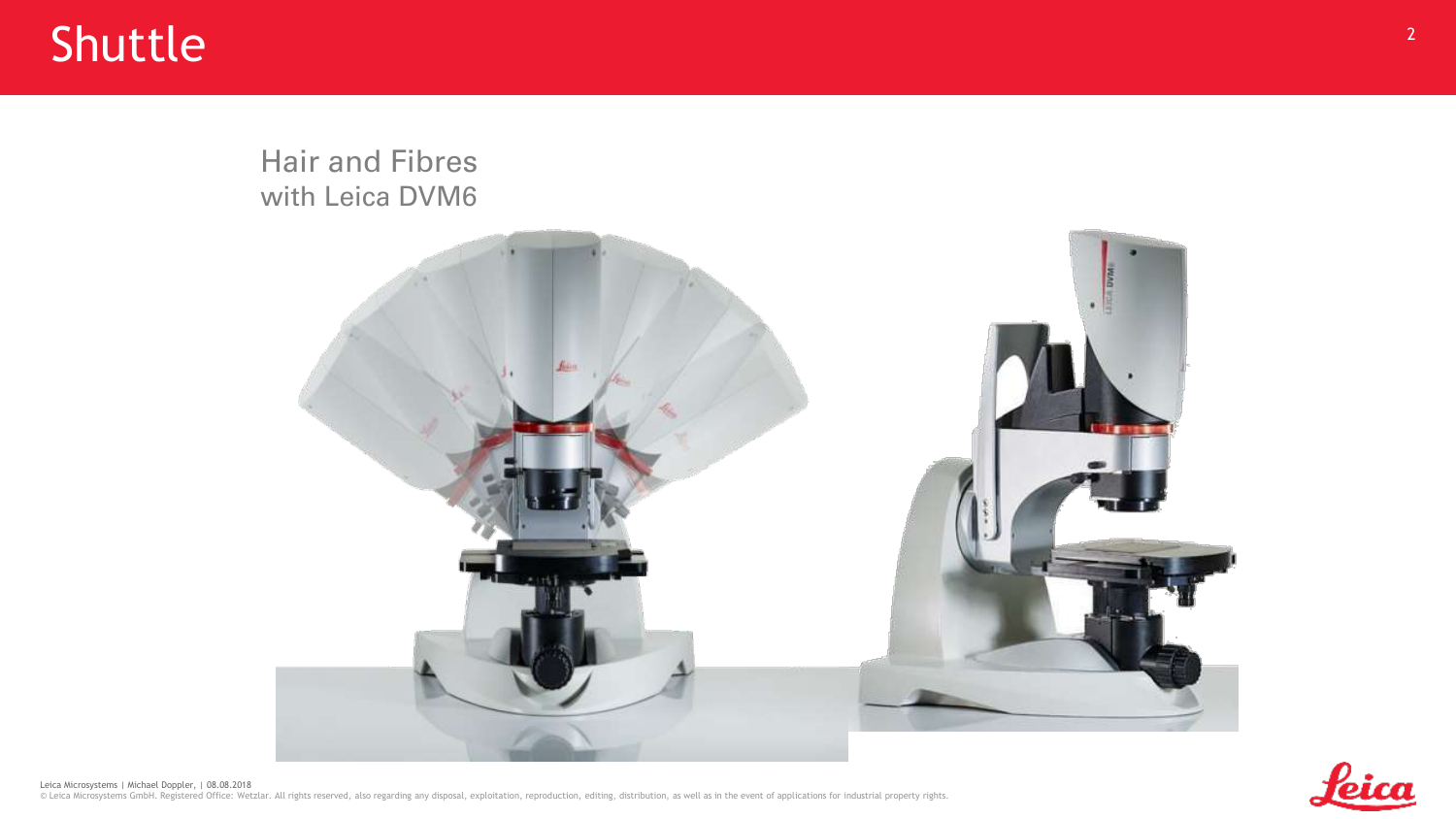#### Shuttle Specifications 1:

# Foil sample

2 micron x-y resolution Sample size up to A4

Transmitted light Polarized light Fluorescence Spectroscopy



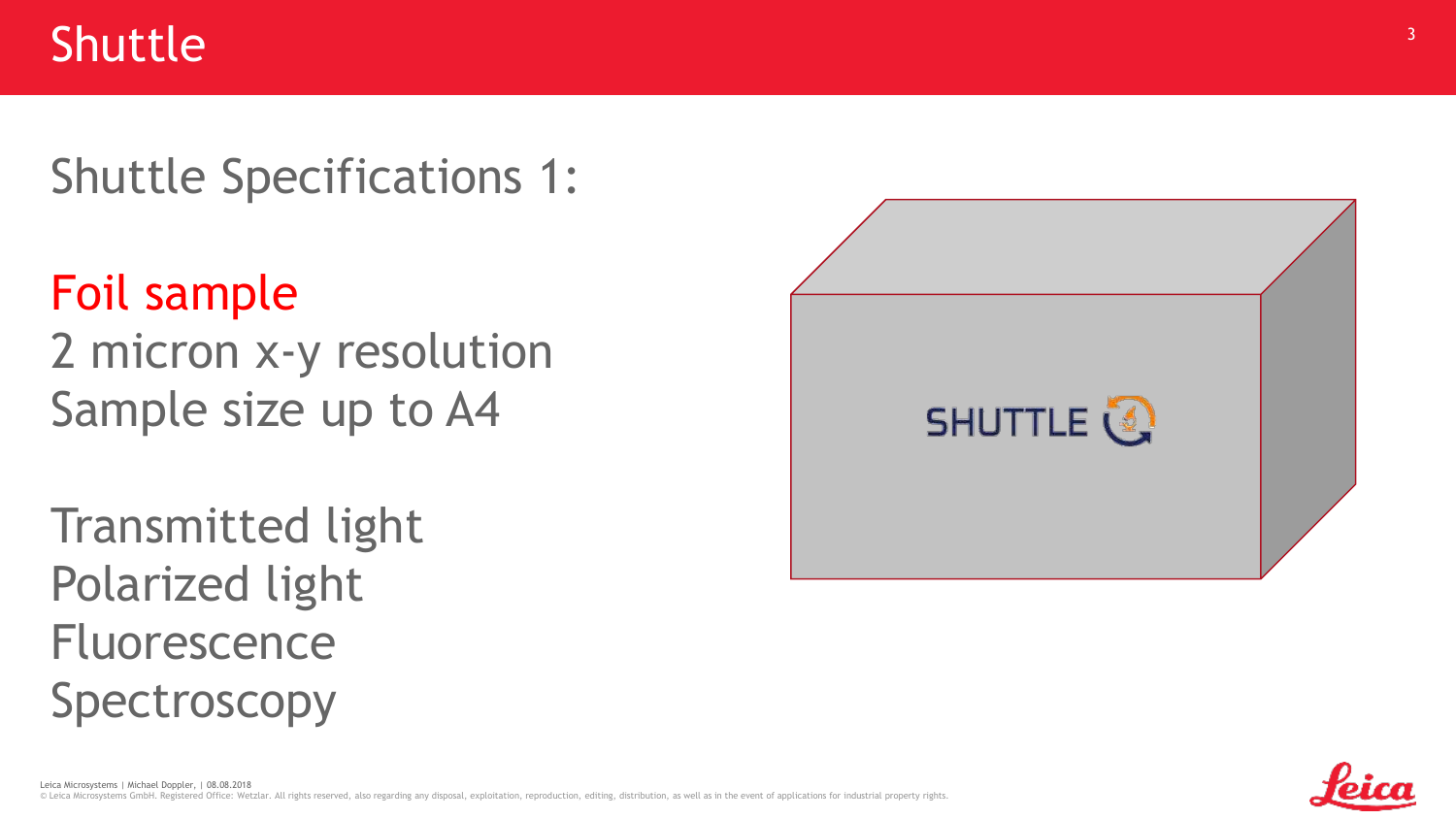

Shuttle Specifications 1:

# Foil sample

2 micron xy resolution Sample size A4

Transmitted light Polarized light Fluorescence Spectroscopy



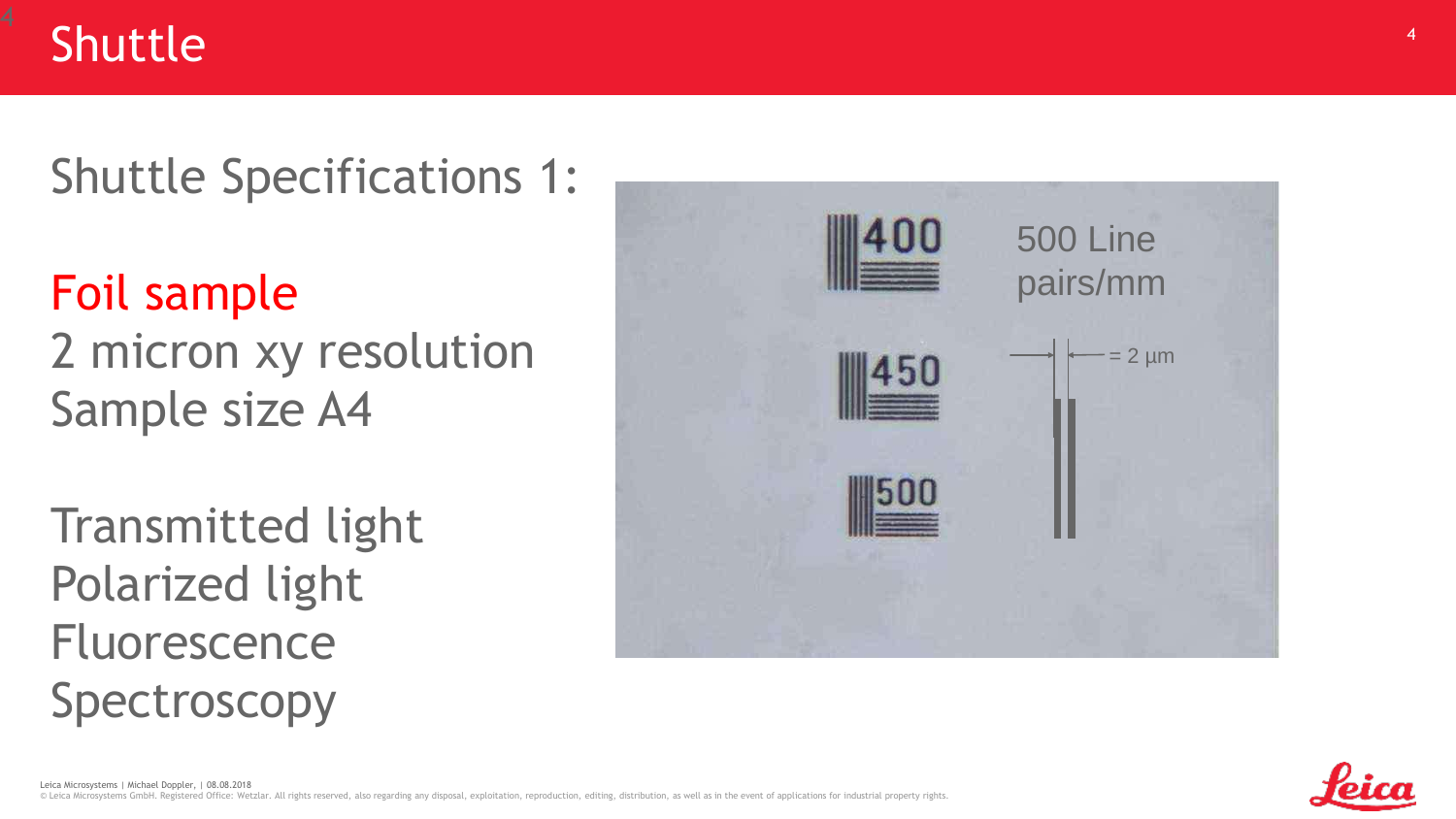

#### Shuttle Specifications 1:

# Foil sample

2 micron xy resolution Sample size A4

Transmitted light Polarized light Fluorescence Spectroscopy



A4 210 x 297mm requires with a 10x objective: Scan of  $100 \times 140 = 14'000$  images in one layer

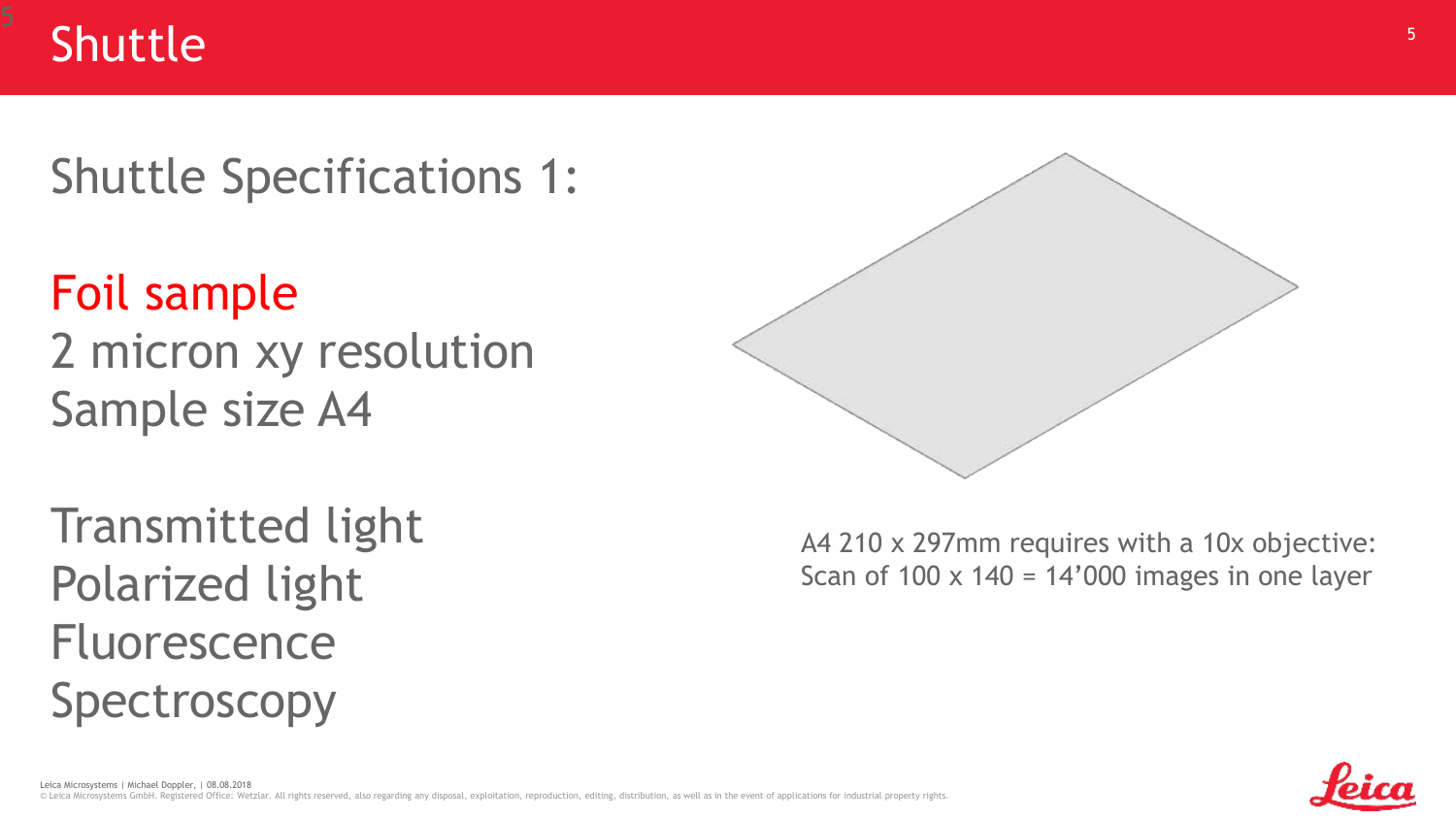#### Shuttle Specifications 2:

Image Analysis

Particle rekognition Particle classification Mark & Find (also on other instruments)



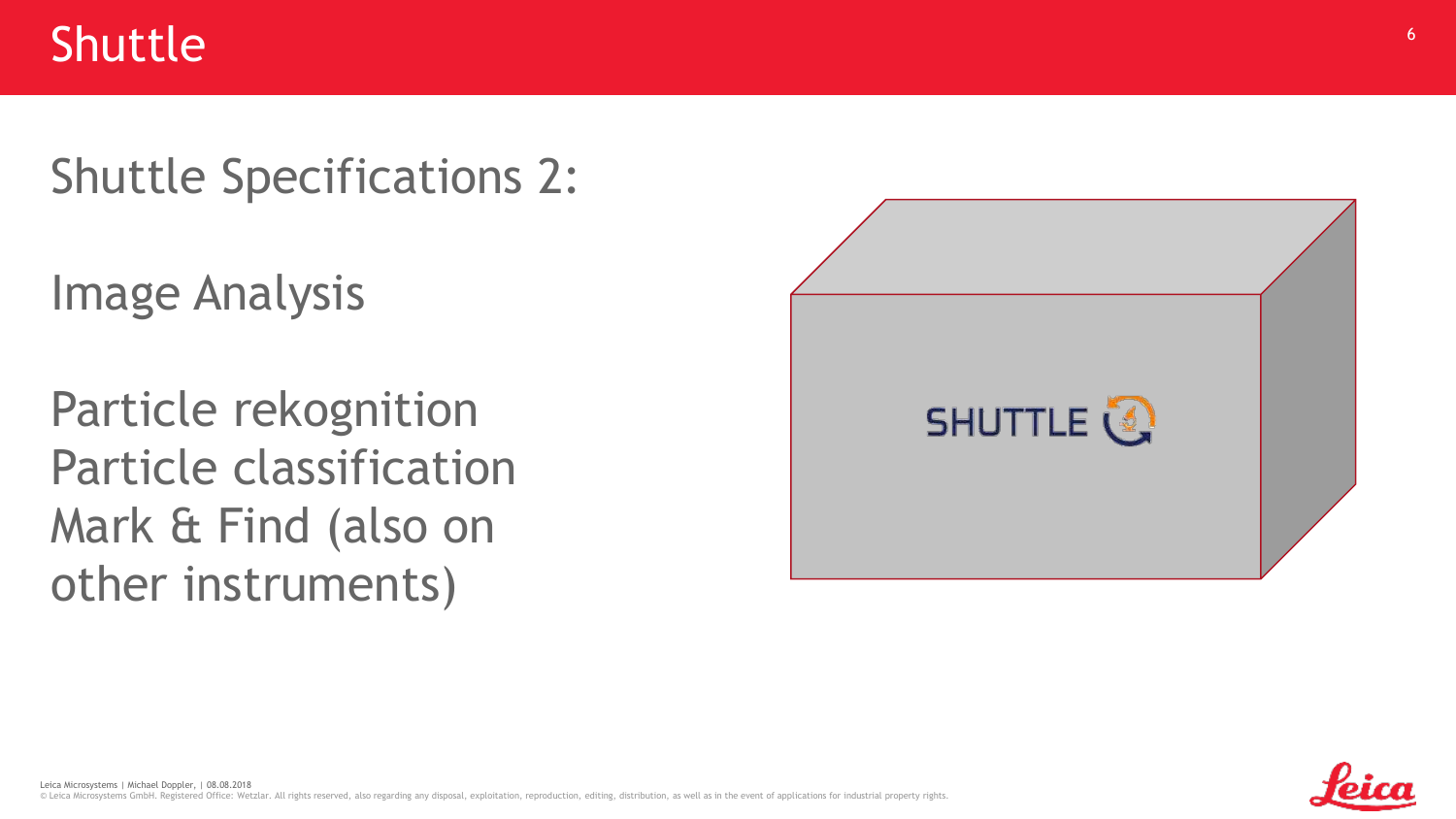### Shuttle Specifications :

## Database

With use of Particle rekognition Particle classification Particle comparison



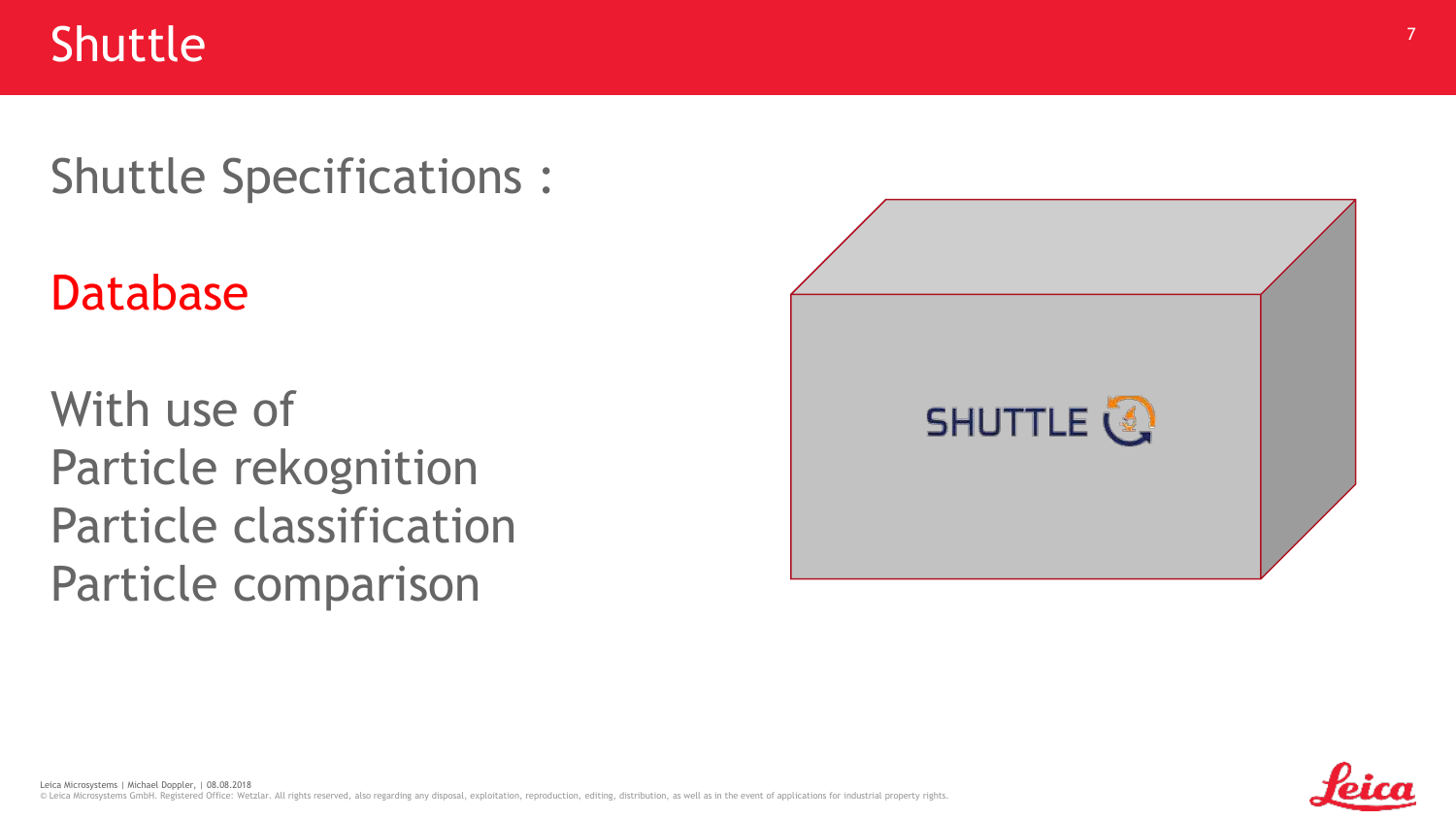



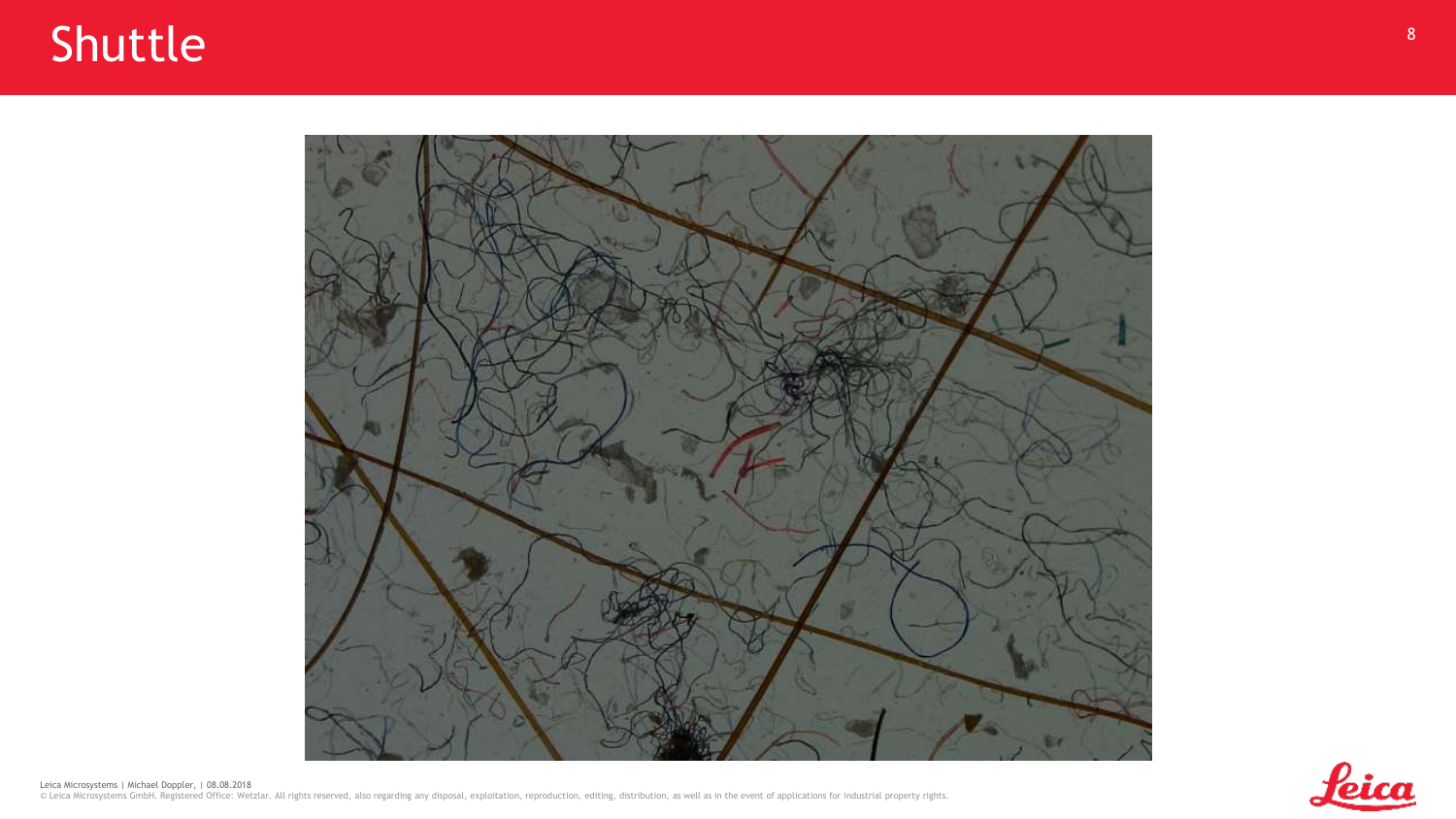

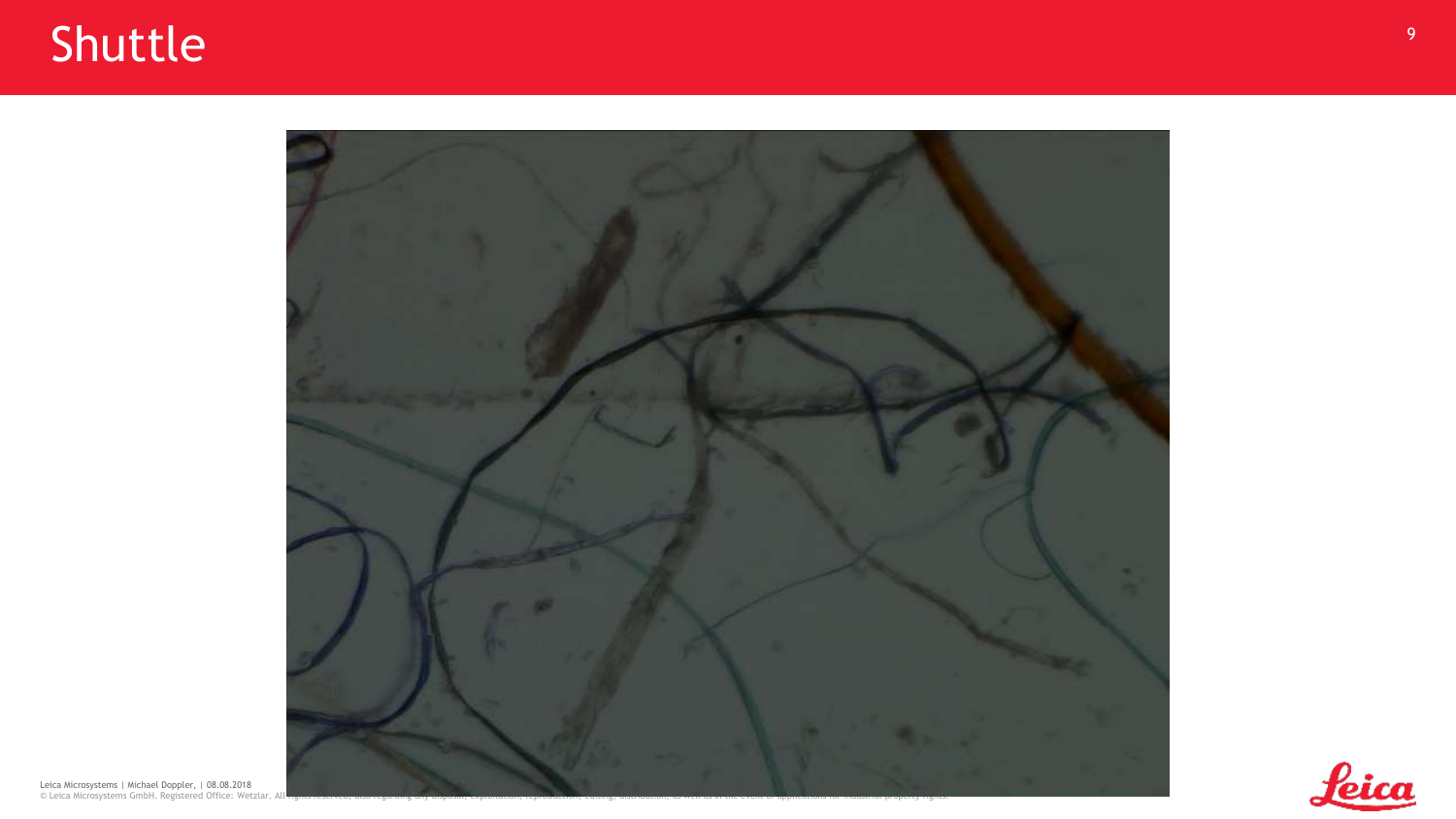# Shuttle and the state of the state of the state of the state of the state of the state of the state of the state of the state of the state of the state of the state of the state of the state of the state of the state of th





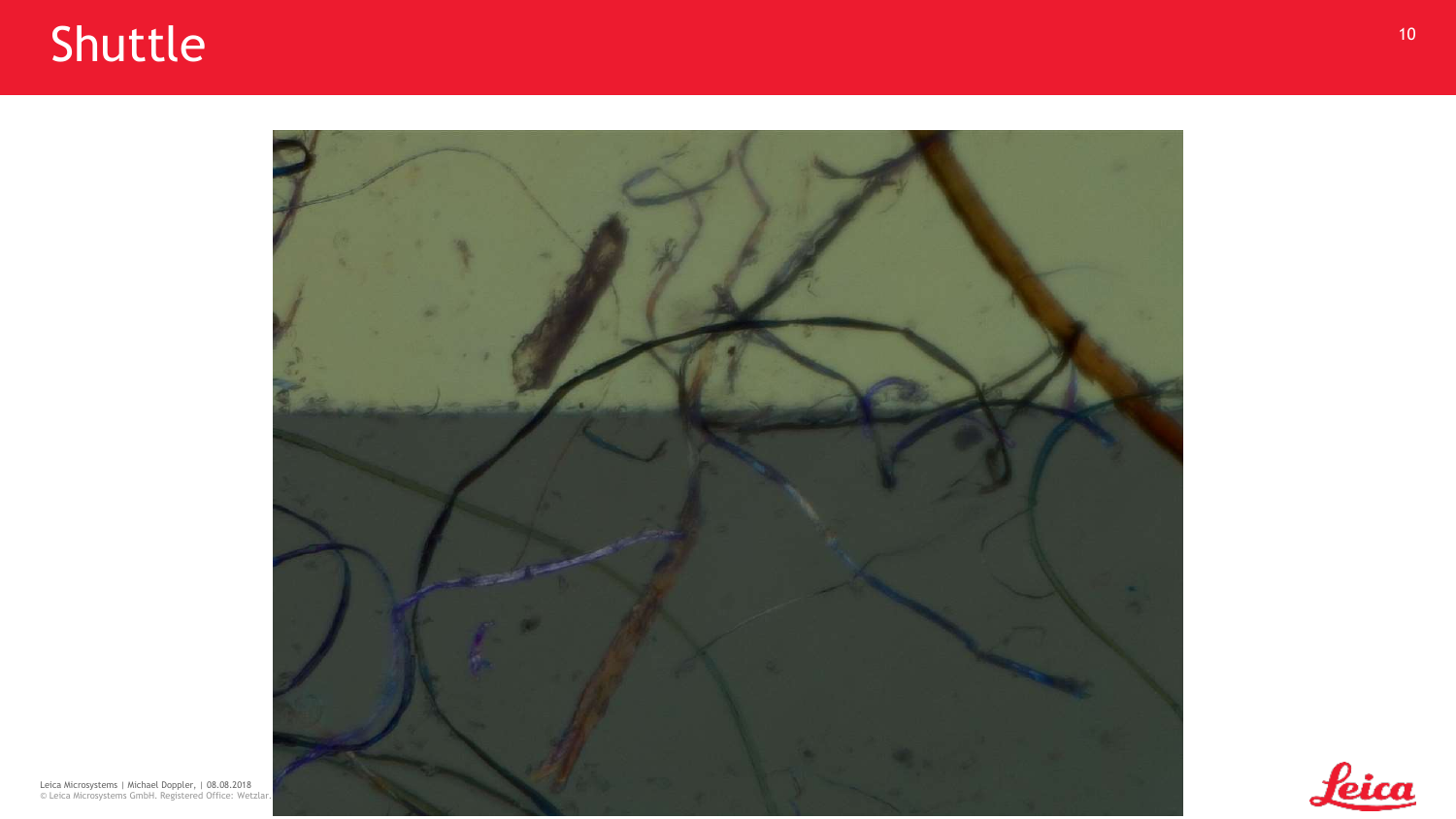





Leica Microsystems | Michael Doppler, | 08.08.2018<br>© Leica Microsystems GmbH. Registered Office: Wetzlar. All rights reserved, also regarding any disposal, exploitation, reproduction, editing, distribution, as well as in t

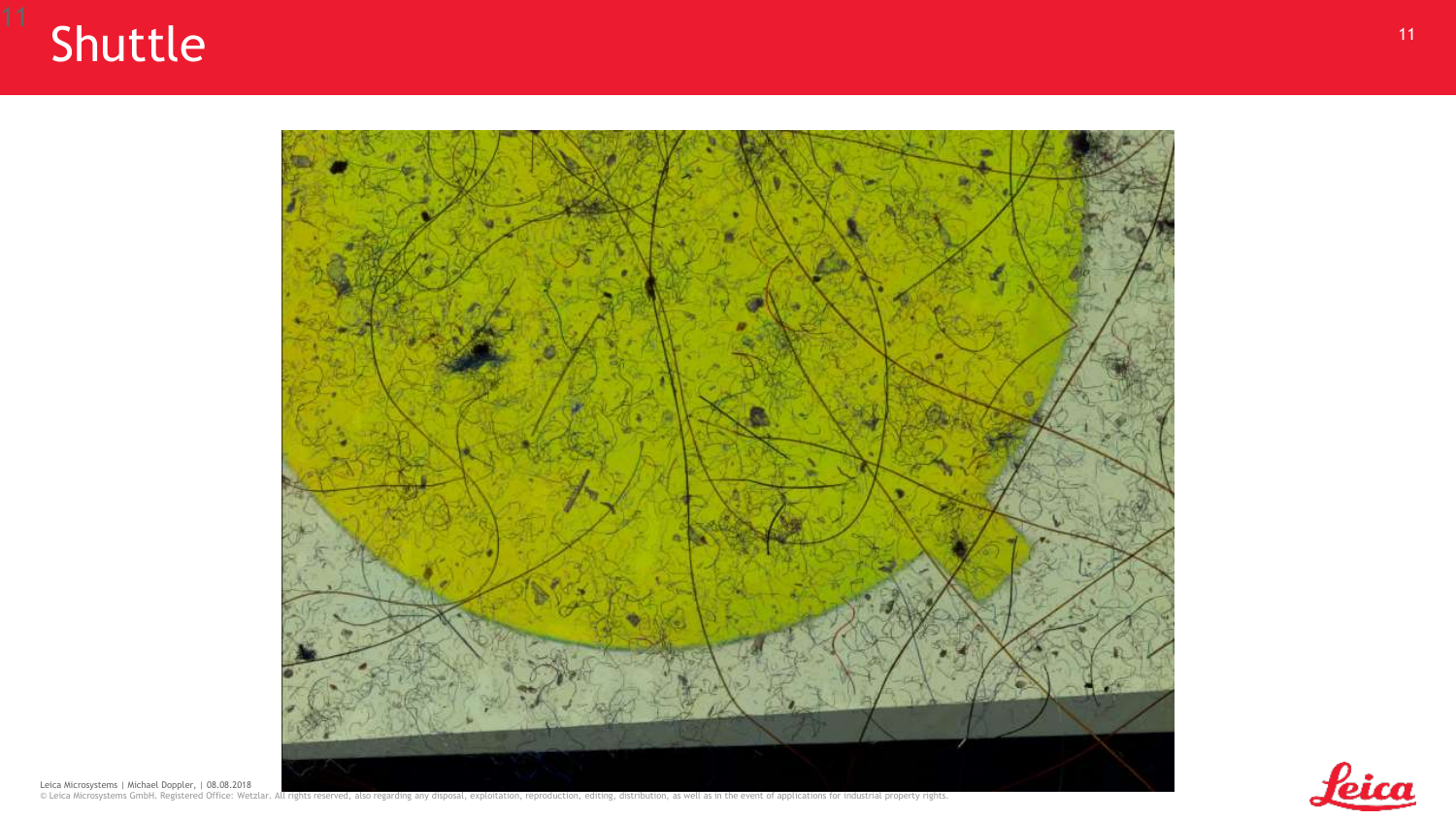# Shuttle and the set of the set of the set of the set of the set of the set of the set of the set of the set of the set of the set of the set of the set of the set of the set of the set of the set of the set of the set of t



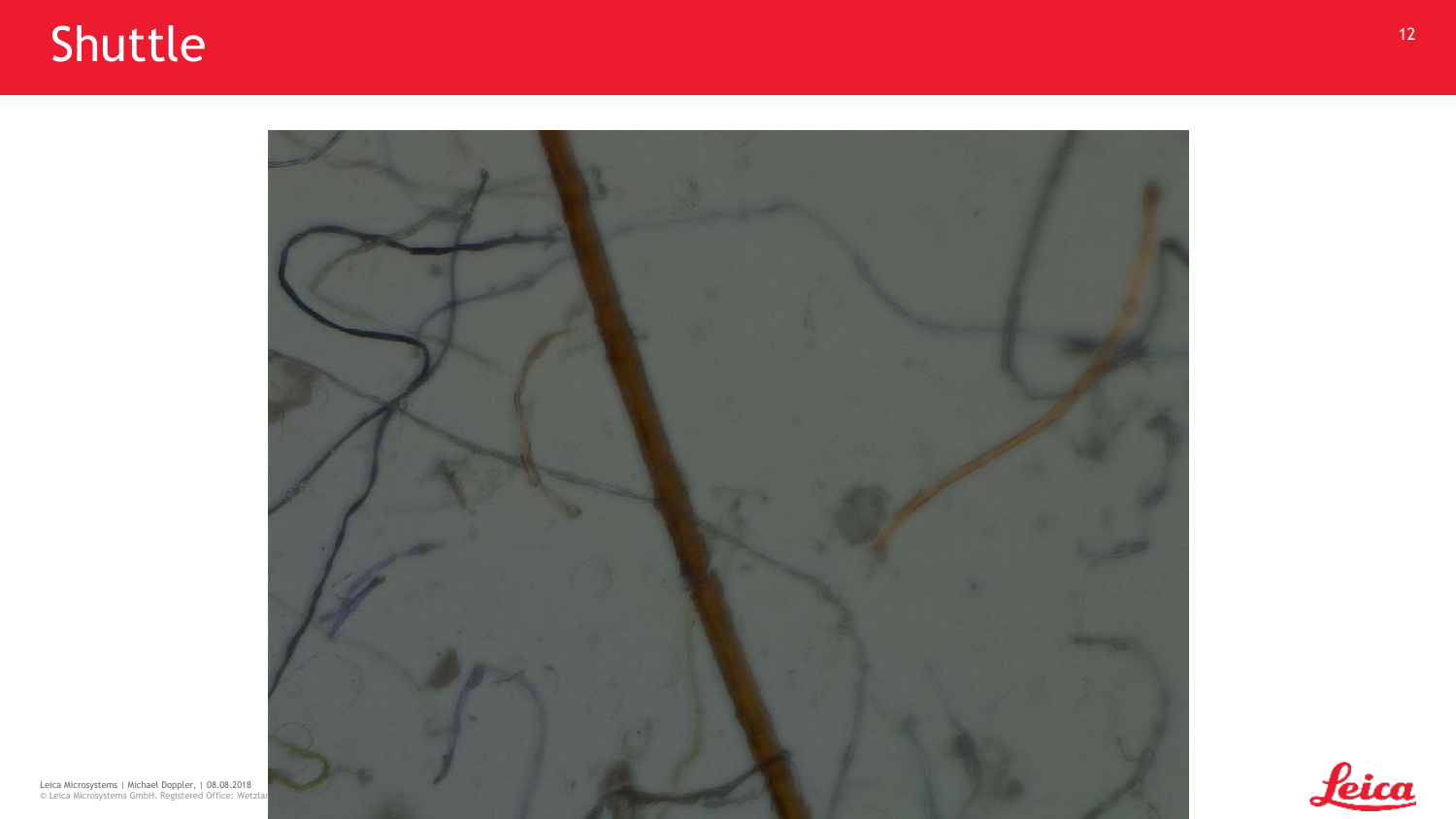## Shuttle and the state of the state of the state of the state of the state of the state of the state of the state of the state of the state of the state of the state of the state of the state of the state of the state of th